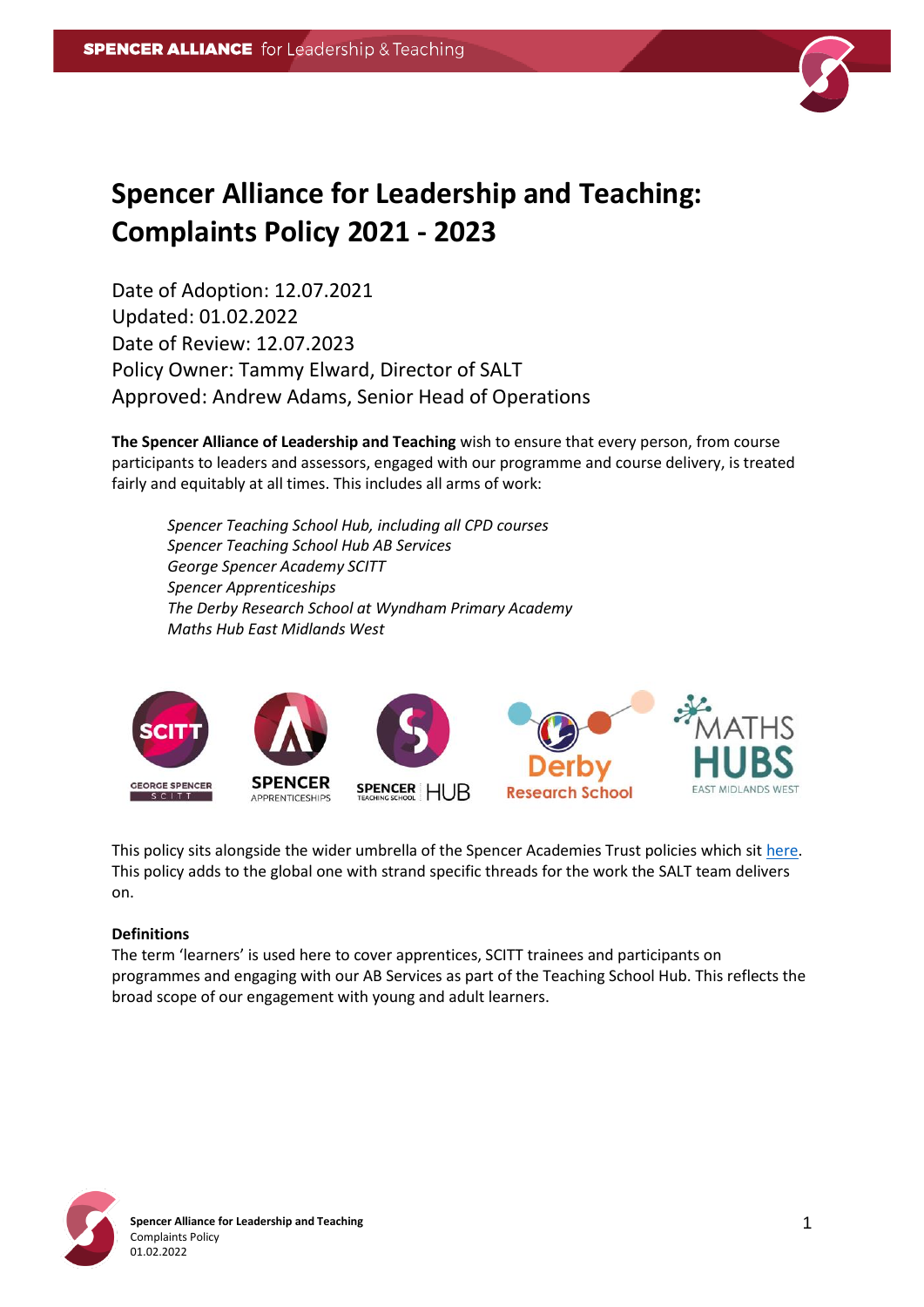

# Contents

| Appendix 2: GSA SCITT and Spencer Apprenticeships Appeals Policy  10 |  |
|----------------------------------------------------------------------|--|

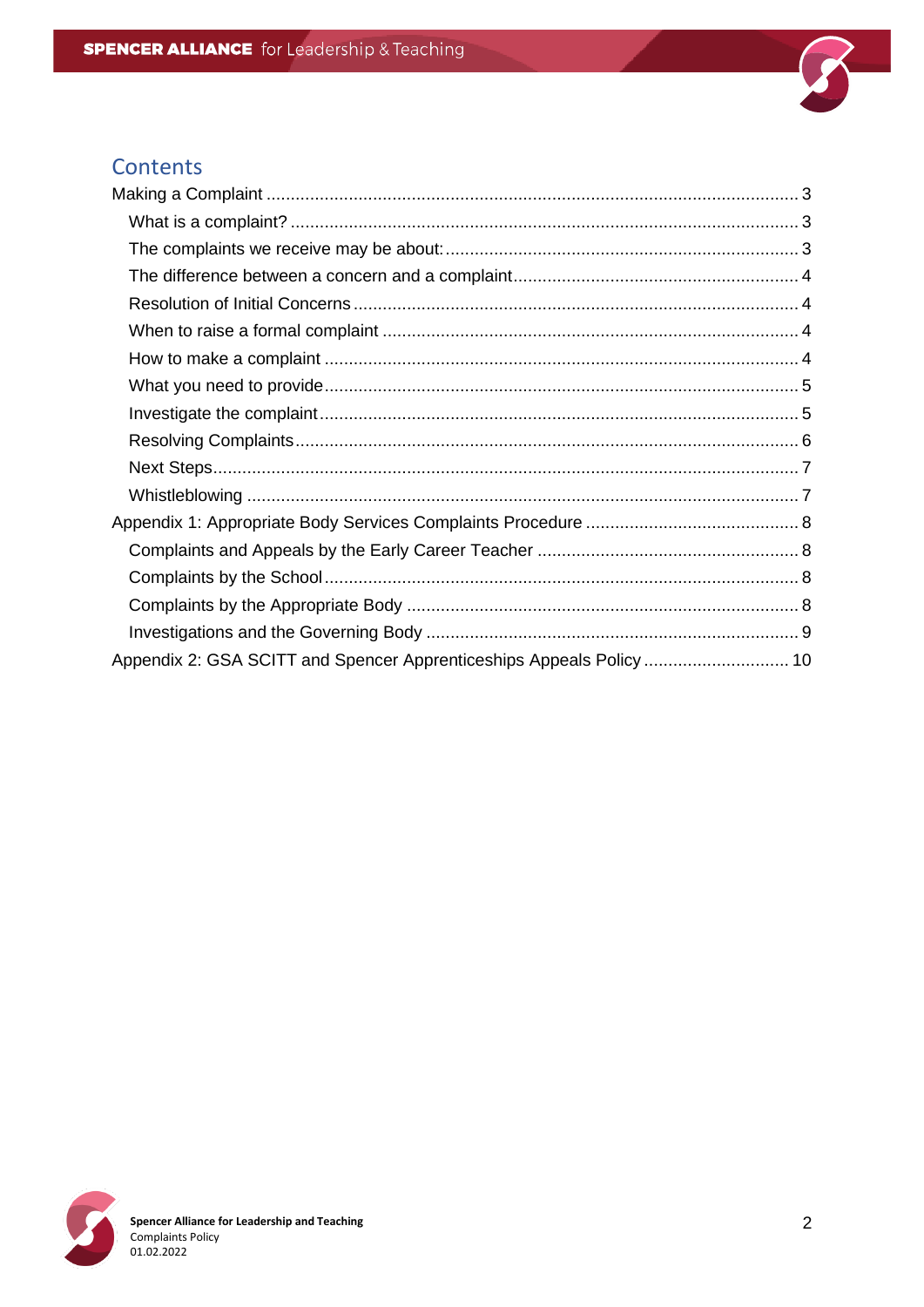

# <span id="page-2-0"></span>Making a Complaint

# <span id="page-2-1"></span>What is a complaint?

We consider a complaint to be any expression of dissatisfaction with a service provided by the Spencer Alliance for Leadership and Teaching. This dissatisfaction might arise from the actions of a member of staff, or from an area or programme of work the Spencer Alliance is involved with.

### <span id="page-2-2"></span>The complaints we receive may be about:

- the tone of our correspondence or the attitude of our staff
- the handling and timeliness of the individual's correspondence
- the quality of provision
- a judgement made regarding assessment
- the venue
- the quality and accuracy of information provided in our earlier responses

This policy has been developed taking into account the requirements of the DfE guidance last updated 12 March 2021, ESFA Guidance March 2021 and the Equality Act 2010. Guidance on managing the procedures is available from senior leaders within the SAT leadership team and the Trust HR Team. Template letters and forms to support the procedures are also available on the Google Drive.

#### **The aim of this procedure is to:**

- provide a fair complaints procedure which is clear and easy to use
- attempt to resolve concerns through informal discussions at the earliest stage
- provide clarity of who will be co-ordinating the process in the organisation
- give clear timelines for resolution
- encourage resolving the issues and finding a way to move forwards
- demonstrate a fair approach to managing complaints and concerns
- explain how vexatious and unreasonable behaviour by complainants is dealt with

Complaints will be managed in line with the Complaints Process set out within this procedure, as linked to the Trust Complaints Policy. For those situations where an informal resolution is not reached, there is a more formal process to investigate and deal with complaints. Our aim is to address all concerns/complaints as soon as possible after they arise and to resolve matters amicably at an early stage. With that in mind, complainants will be asked at the outset what they think might resolve the issue.

#### **The SAT Complaints Policy is a Four-Stage Process:**

- Stage 1: Concern/complaint heard by staff member (Informal stage)
- Stage 2: Concern/complaint heard by the Director of SALT (formal stage)
- Stage 3: Complaint heard by an appointed Panel (formal stage)
- Stage 4: Complaint referred to the Education and Skills Funding Agency (ESFA)

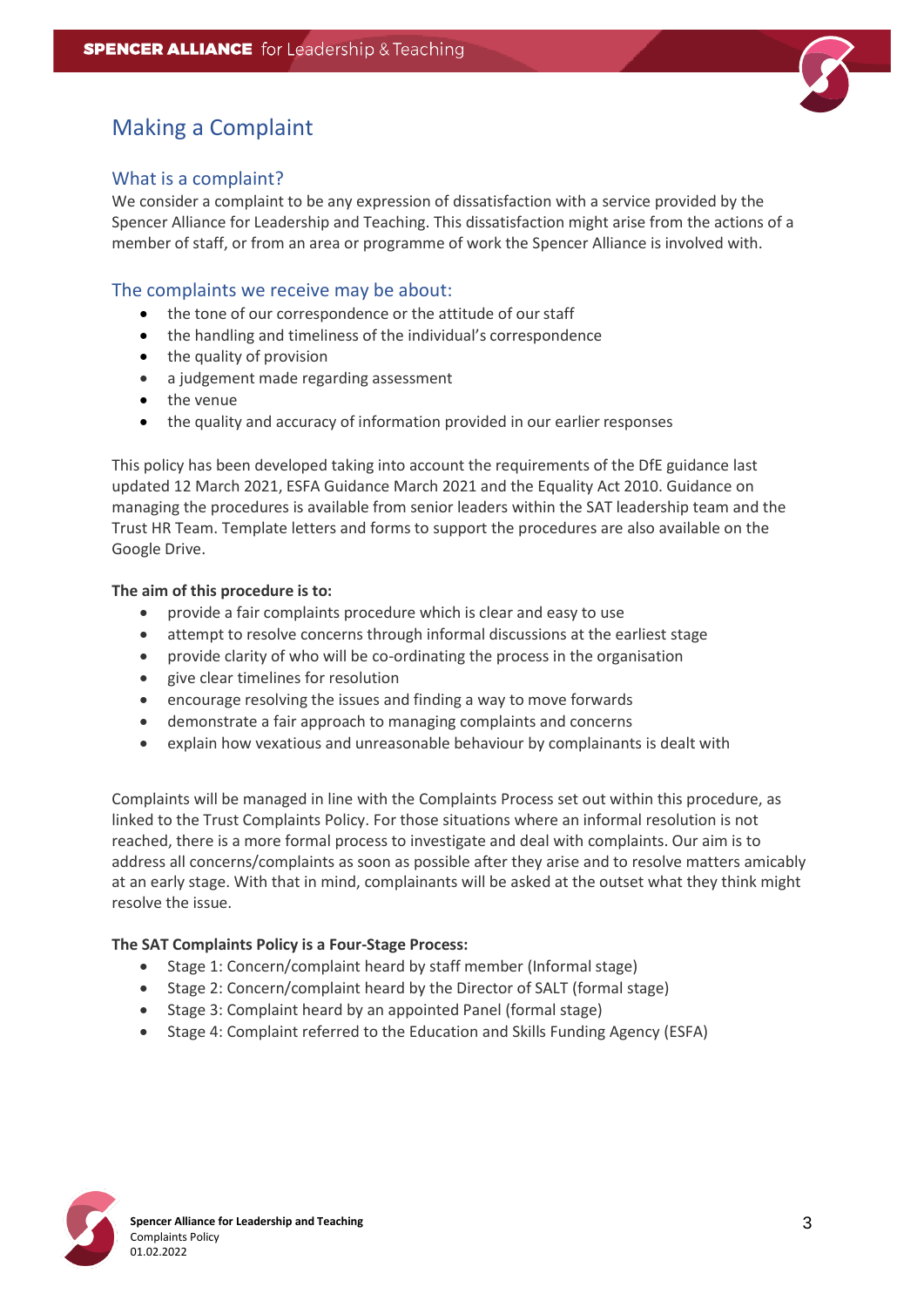

# <span id="page-3-0"></span>The difference between a concern and a complaint

- **A concern** may be defined as 'an expression of worry or doubt over an issue considered to be important for which reassurances are sought'.
- **A complaint** may be defined as 'an expression of dissatisfaction however made, about actions taken or a lack of action'.

If you have difficulty discussing a concern with a particular member of staff, we will respect your views. In these cases, discuss the matter with the Principal or member of the leadership team and arrangements can be made to refer you to another staff member. Similarly, if the employee directly involved feels unable to deal with a concern, arrangements will be made to refer you to another staff member. The member of staff may be more senior but does not have to be. The ability to consider the concern objectively and impartially is more important.

We understand however, that there are occasions when people would like to raise their concerns formally. In this case, the Trust and individual Academy will attempt to resolve the issue internally, through the stages outlined within the complaints procedure.

### <span id="page-3-1"></span>Resolution of Initial Concerns

Initial or informal concerns or complaints can be made either in person, by telephone or in writing to the facilitator, appropriate administration coordinator or the SALT Director. In all cases the concern should be marked as Private and Confidential.

We will try to resolve as many of these concerns as possible at local level by the person who originally dealt with correspondence from that individual. The member of staff will undertake an initial investigation and decide on appropriate action, advising the SALT Director and supporting the organisation in keeping a record of the response.

If the issue is not resolved at this level then it is usually escalated to a more senior line manager or team leader. If the correspondence between both parties continues and the concern has not been resolved, then it becomes necessary to escalate the complaint to trust level.

In order to do this, the correspondence will include an explanation of the procedure for making an official complaint to the Spencer Academies Trust, as set out in the [Trust Complaints Policy.](http://satrust.com/policies/)

# <span id="page-3-2"></span>When to raise a formal complaint

When you have tried to resolve your complaint with the individual and this has ultimately failed, then you can register an official complaint to the Spencer Academies Trust.

# <span id="page-3-3"></span>How to make a complaint

- Complaints against training provision and/or employees (except the SALT Director) should be made in the first instance, to the SALT Director Tammy Elward – [tammyelward@satrust.com](mailto:tammyelward@satrust.com)
- Complaints that involve or are about the SALT Directors and Leadership Team or member of the Trust central team should be addressed to the Chief Executive Officer, via the Trust office.

You can contact the Spencer Academies Trust's Central Team using one of the following methods:

• **Email[: info@satrust.com](mailto:info@satrust.com)** FAO: Complaints Manager, or

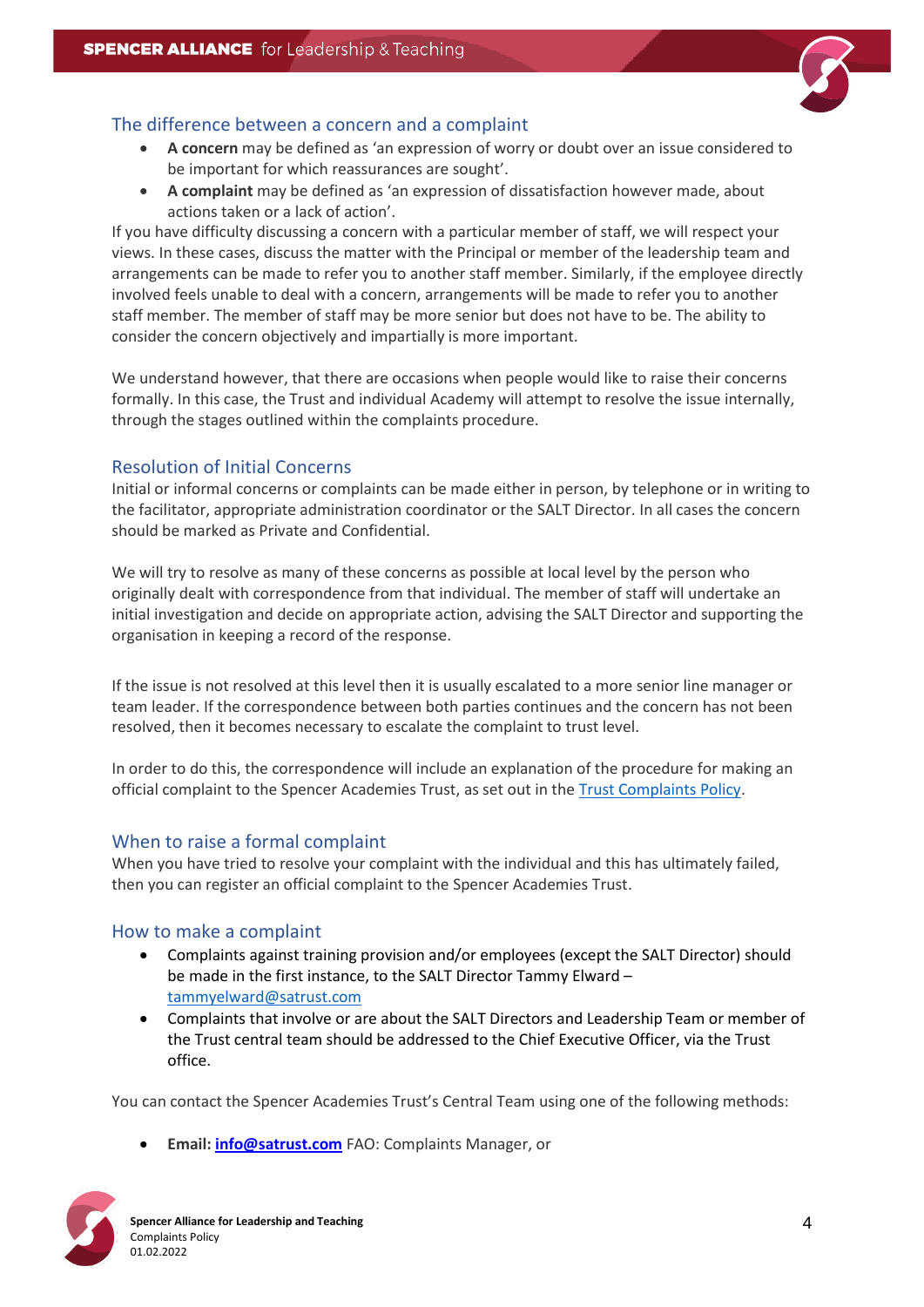

• **Phone** number; 08455 651 870 (lines are open from 08:30 to 17:30, Monday to Friday, excluding bank holidays)

### <span id="page-4-0"></span>What you need to provide

You should provide as much information as possible to allow us to investigate your complaint. This should include some or all of the following:

- your name and a valid email or home address for receipt of reply;
- a clear description of your complaint;
- copies of earlier associated correspondence between yourself and the SALT team;

A template complaint form is included at the end o[f Trust Complaints Policy.](http://satrust.com/policies/) If you require help in completing the form, please contact the academy office. You can also ask a third-party organisation for example like the Citizens Advice to help you.

In accordance with equality law, we will consider making reasonable adjustments if required, to enable complainants to access and complete this complaints procedure. For instance, providing information in alternative formats, assisting complainants in raising a formal complaint or holding meetings in accessible locations.

# Time Scales

Complaints must be raised by the complainant within three months of the incident or, where a series of associated incidents have occurred, within three months of the last of these incidents. We will consider complaints made outside of this time frame if exceptional circumstances apply.

#### **Complaints received outside of term time**

We will consider complaints made outside of term time to have been received on the first school day after the holiday period.

# <span id="page-4-1"></span>Investigating the Complaint

At this stage, as formal complaint is dealt with following the Complaints Process outlined on the Spencer Academies Trust Policies Page which follows a four stage process. <http://satrust.com/policies/>

# Response Time

- **Stage 1 – Informal complaints:** At the conclusion of their investigation, the appropriate person investigating the complaint will provide an informal written response where possible within 10 working days of the date of receipt of the complaint. If the issue remains unresolved, the next step is to make a formal complaint within 5 working days of stage 1 being concluded.
- **Stage 2 – Formal complaints**: Formal complaints must be made to the Principal (unless they are about the Principal), via the school office. This may be done in person or in writing (preferably on the Complaint Form). The Principal will record the date the complaint is received and will acknowledge receipt of the complaint in writing (either by letter or email) within 5 working days.
- **Stage 3 – Panel Meeting:** A request to escalate to Stage 3 must be made to the Chief Executive Officer, via the Trust office, within 5 working days of receipt of the Stage 2 response. The CEO will record the date the complaint is received and acknowledge receipt of

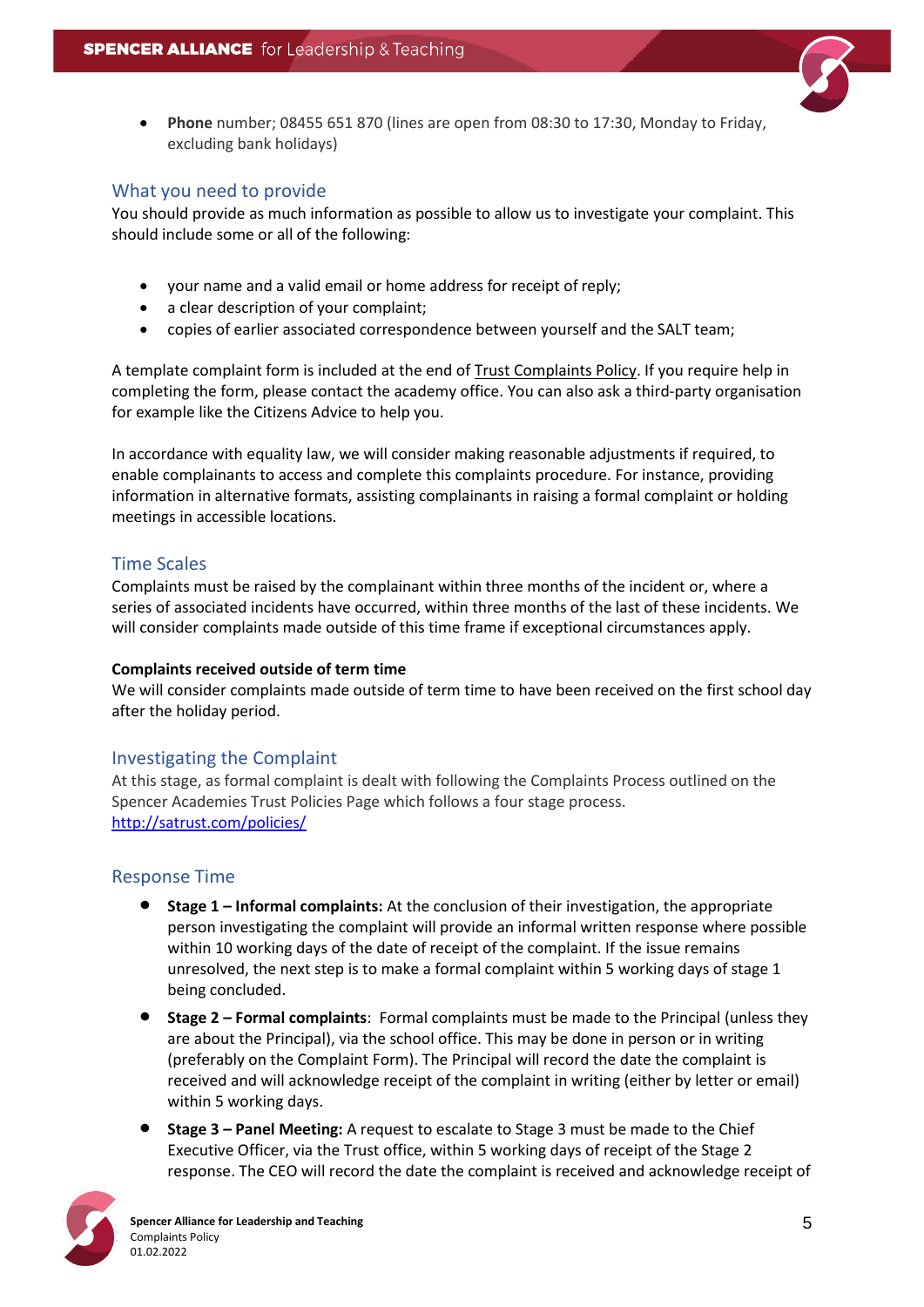the complaint in writing (either by letter or email) within 5 working days. Requests received outside of this time frame will only be considered if exceptional circumstances apply. We will write to the complainant to inform them of the date of the meeting. We will aim to convene a meeting within 15 working days of receipt of the Stage 3 request. If this is not possible, we will provide an anticipated date and keep the complainant informed.

The Chair of the panel will provide the complainant and academy with a full explanation of their decision and the reason(s) for it, in writing, within 10 working days. The letter to the complainant will include details of how to contact the Education and Skills Funding Agency (ESFA) if they are dissatisfied with the way their complaint has been handled.

**For further information regarding the handling of each complaint stage, please consult the [Trust](http://satrust.com/policies/)  [Complaints Policy](http://satrust.com/policies/)**.

#### <span id="page-5-0"></span>Resolving Complaints

At each stage in the procedure the organisation will keep in mind ways in which a complaint can be resolved. One or more of the following may be appropriate;

- an explanation
- an apology
- an admission that the situation could have been handled differently or better
- an assurance that the event complained about will not recur
- an explanation of the steps that have been taken to ensure that it will not happen again and an indication of the timescales within which any changes will be made
- an undertaking to review policies in the light of the complaint

If it is considered that mediation would be helpful in resolving the issue, a mediation meeting may be convened between the complainant and appropriate staff. The aim of which will be to identify an agreed solution to the issues raised by the complainant. A summary note of proceedings will be taken. A copy of the note will be provided to the complainant.

**For further information regarding the handling of each complaint stage, please consult the [Trust](http://satrust.com/policies/)  [Complaints Policy](http://satrust.com/policies/)**.

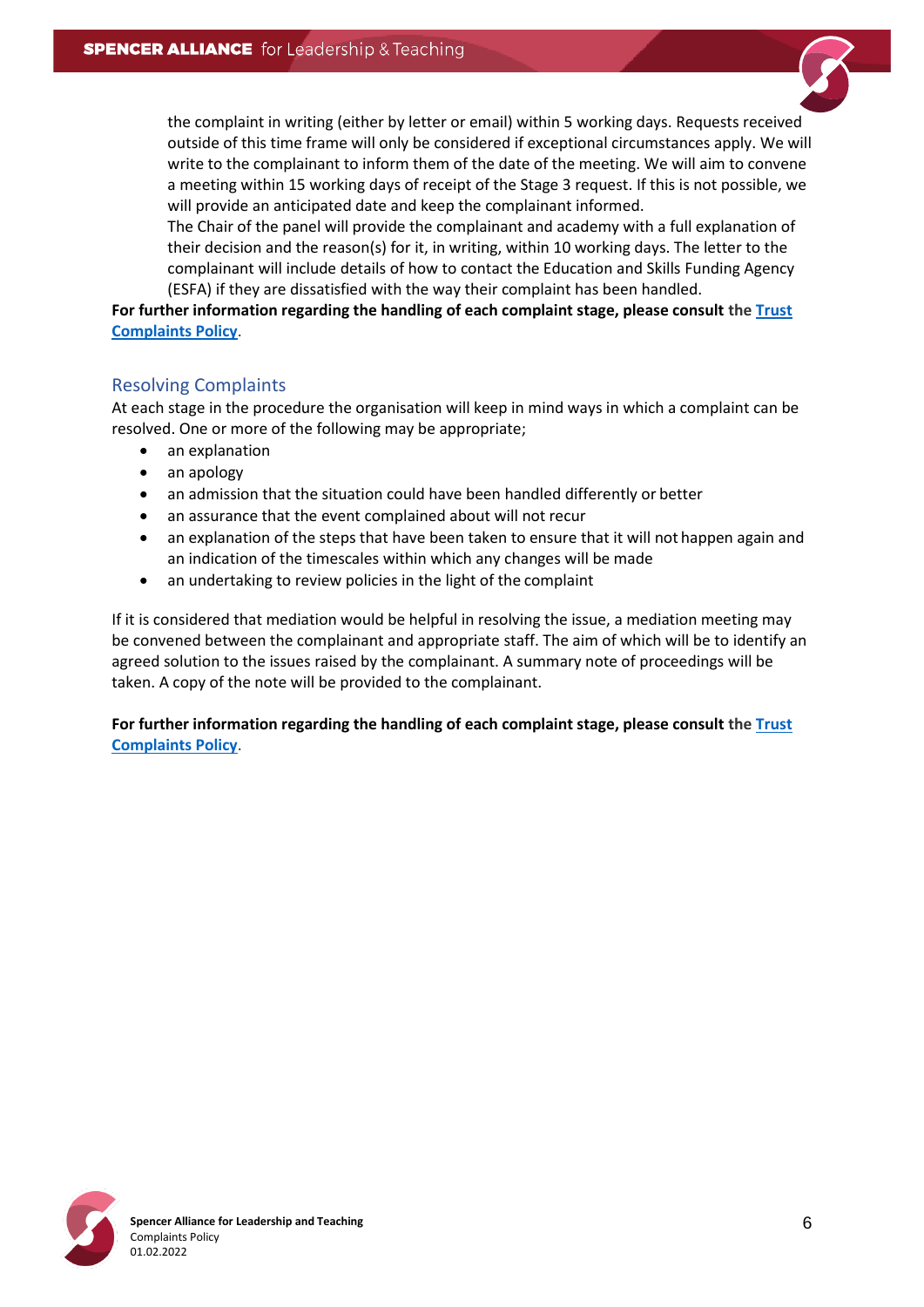

#### <span id="page-6-0"></span>Next Steps

If the complainant believes SALT / the Trust did not handle their complaint in accordance with the published complaints procedure or they acted unlawfully or unreasonably in the exercise of their duties under education law, they can contact the **ESFA**.

If after exhausting this process the complainant is still not satisfied, they can escalate their complaint to the Complaints Adjudicator at the Education and Skills Funding Agency (ESFA). Email: nationalhelpdesk@apprenticeships.gov.uk Phone: 0800 015 0400 or 0247 682 6482

Please note that the ESFA will not usually investigate complaints more than 12 months after the original decision or action has been taken.

#### <span id="page-6-1"></span>Whistleblowing

We have an internal SAT whistleblowing policy for all our employees, including temporary staff and contractors. The Secretary of State for Education is the prescribed person for matters relating to education for whistle-blowers in education who do not want to raise matters direct with their employer.

**Referrals can be made at: [www.education.gov.uk/contactus](http://www.education.gov.uk/contactus)**

Volunteer staff who have concerns about our academy should complain through the SAT complaints procedure. You may also be able to complain direct to the LA or the Department for Education (see link above), depending on the substance of your complaint.

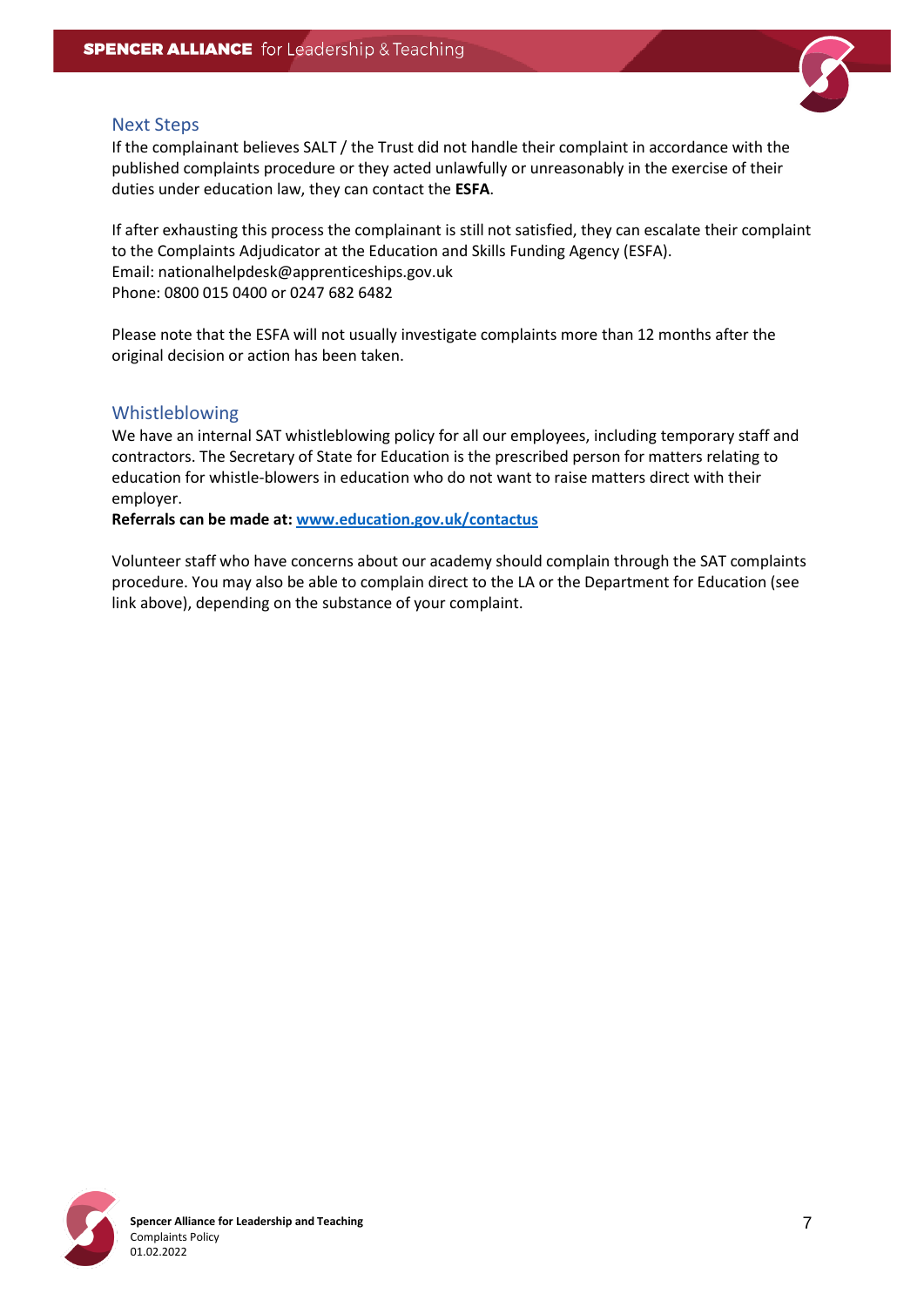

# <span id="page-7-0"></span>Appendix 1: Appropriate Body Services Complaints Procedure

This Appendix refers particular to **Spencer Teaching School Appropriate Body Services**. The process regarding solving informal concerns and any escalation to a formal complaint should be followed in the first instance. This appendix provides specific details which relate to the Appropriate Body Services.



# <span id="page-7-1"></span>Complaints and Appeals by the Early Career Teacher

An ECT who disagrees with the recommendation of the Principal or decision of the Appropriate Body should first raise any concerns about their induction programme with their Induction Tutor in the first instance.

If the matter is not resolved, the ECT may notify the named contact at the Appropriate Body who should, as soon as possible, investigate the issues raised. The ECT will be informed of the investigating office, process and procedure within 7 days of raising the complaint.

If an ECT fails induction, or has their induction extended, the appropriate body must advise the ECT of their right to appeal, who to appeal to, and the time limit for doing so. In England, the Appeals Body is the Teaching Regulation Agency, which acts on behalf of the Secretary of State. For induction completed in Wales, the Appeals Body is the Education Workforce Council. Further guidance about the appeals process is available at: induction appeals procedures updated May 2018.pdf [\(publishing.service.gov.uk\)](https://assets.publishing.service.gov.uk/government/uploads/system/uploads/attachment_data/file/740468/induction_appeals_procedures_updated_May_2018.pdf)

# <span id="page-7-2"></span>Complaints by the School

The school is directed in the first instance to the informal and formal means of solving disputes within this main policy. In the first instance the Appropriate Body will work with the Headteacher to solve any issues in an informal manner. If these issues are not solved then the complaint will move to the formal stage outlined in the process in the Complaints Policy.

# <span id="page-7-3"></span>Complaints by the Appropriate Body

Where the Appropriate Body considers an issue with the quality of the provision at school level, these will be attempted to be resolved in the first instance through an informal measure. The Appropriate Body will inform the school of the exact nature of the concern and work with the headteacher to clarify the expectations and provide advice on the information that is required, fostering a relationship of strong support.

If the headteacher and induction tutor cannot resolve the issue, appropriate bodies may seek to engage the governing body as appropriate to enable the issues to be resolved.

In exceptional circumstances where there is a concern that induction is not being conducted with regard to the statutory guidance and that concern cannot be resolved with the school or its governing body, the appropriate body will notify the Department for Education who will consider appropriate action on an individual basis. The escalation to the Department is rare and will only be taken where collaborative steps to ensure regard is had to statutory guidance have been exhausted. It will not be a proportionate response in most cases where ongoing collaboration between

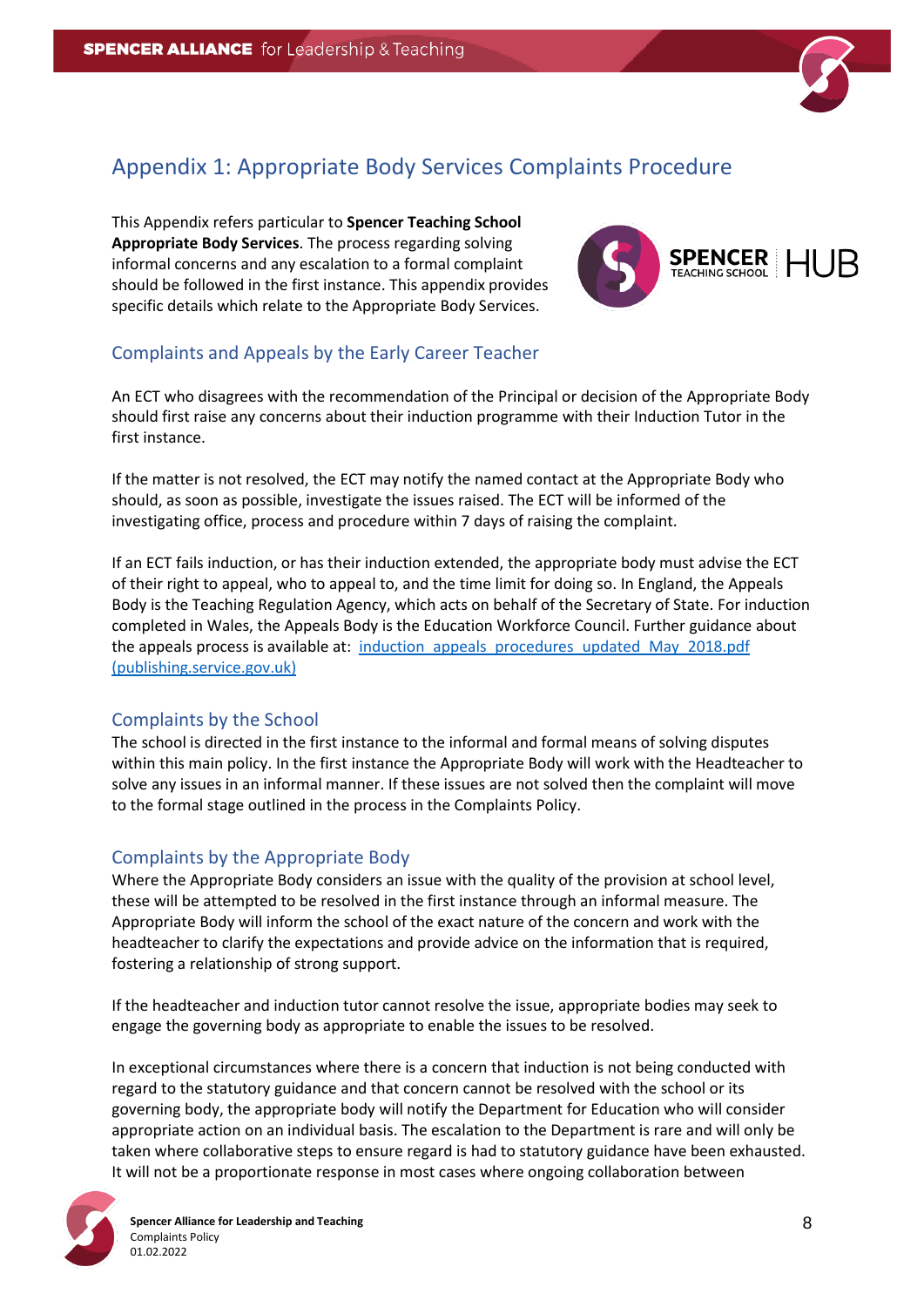

appropriate bodies and schools is normally the most constructive route to resolving issues.

### <span id="page-8-0"></span>Investigations and the Governing Body

The governing body can request general reports on the progress of an ECT on a termly basis but are not automatically entitled to have access to an individual's assessment reports. The exception to this would be when an ECT has raised concerns about a particular issue/assessment via the institution's grievance procedures, which would in many cases require the governing body to investigate the situation. If at any stage the governing body has questions or concerns about the quality of the institution's induction arrangements and the roles and responsibilities of staff involved in the process, they can seek guidance from the appropriate body.

Contact Email Addresses: Tammy Elward **AB** Services

[tammyelward@satrust.com](mailto:tammyelward@satrust.com) [ab@spencerteacherschoolhub.com](mailto:ab@spencerteacherschoolhub.com)